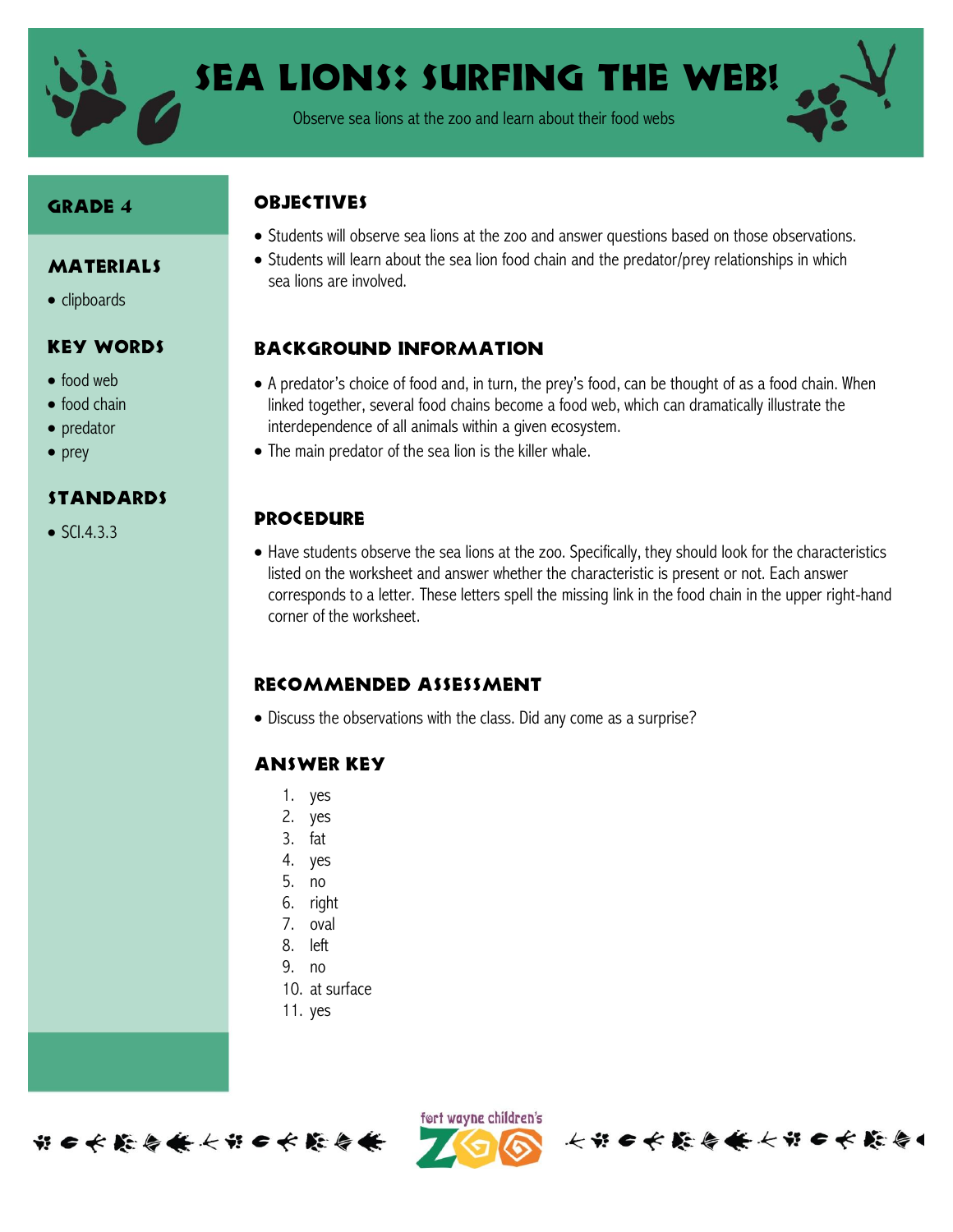

**Continued** 

## **EXTENSIONS**

- Discuss positive and negative feelings about predators. What are students' attitudes? Discuss the same issue before and after your zoo field trip. Have their attitudes changed?
- Have students assume the identity of a specific predator. Have them then write a diary entry for one 24-hour period in the life of their predator. Students should describe where each animal spends its day, what it hunted, how it hunted, whether or not it was successful in its hunt, and whether it remained hungry, etc.

## Teacher Hints

 At different times during the day, sea lion keepers put on feeding shows. During these shows, sea lion behaviors are featured. These shows will make it easier for students to observe the sea lions and correctly answer the questions.





长出口长能昏倦长出口长能昏